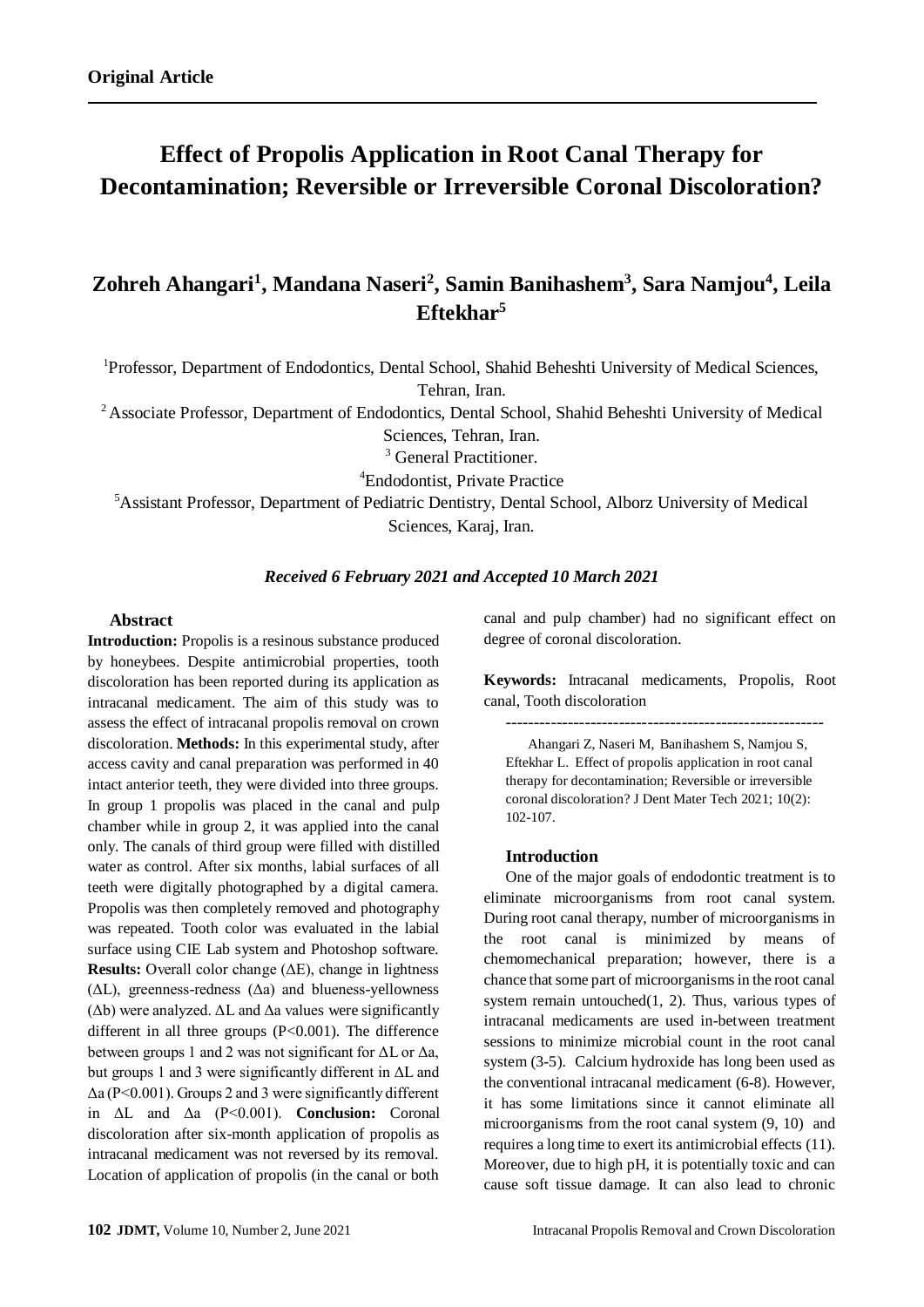inflammation and cell necrosis in its clinical application[\(12\)](#page-4-4). Thus, researchers have been searching for more efficient medicaments for endodontic treatment with minimum toxicity and maximum antibacterial activity.

Propolis is a resinous substance produced by honeybees. It's appearance and properties may vary depending on the origin[\(13\)](#page-4-5). This substance is used by the honeybees to seal small gaps in the beehives or mummify the insects invading beehives. Also, due to having optimal disinfecting and antimicrobial properties, propolis can protect the honeybee colony from diseases[\(14\)](#page-4-6). Several studies have evaluated the antibacterial and antifungal effects of propolis on resistant microorganisms and reported satisfactory results [\(15,](#page-4-7) [16\)](#page-4-8). It has been reported that flavonoids present in propolis may induce the formation of reparative dentin. Moreover, propolis has less disruptive effect on fibroblast's activity [\(17,](#page-4-9) [18\)](#page-4-10). On the other hand, flavonoids cause staining[\(19\)](#page-4-11). The only study found on discoloration during application of propolis as intracanal medicament reported clinical discoloration of tooth crown at different time of applications[\(20\)](#page-4-12). However, it was not evident whether this change of color was temporary or permanent. Thus, this study aimed to assess whether removal of propolis from the root canal system would reverse initial coronal discoloration or not.

# **Materials and Methods**

This is an in-vitro experimental study that was approved in the ethics committee of Shahid Beheshti University of Medical Sciences. Forty sound extracted human anterior teeth with no caries, restorations, developmental defects, enamel cracks or external discoloration with straight roots were randomly divided into two experimental  $(n=15)$  and one control  $(n=10)$ groups. Soft tissue residues, calculus and debris were removed by a curette. For the purpose of disinfection, all teeth were immersed in 5.25% sodium hypochlorite (Vitex, Shamin Chemical Co.,Tehran, Iran) for 30 minutes and then were stored in sterile 0.9% saline (0.9% sodium chloride; Daroupakhsh, Tehran, Iran) at room temperature until used in the experiment.

After standard access cavity preparation by a fissure bur (Teeskavan, Hashtgerd, Iran) was performed, initial file was inserted into the canal until its tip was visible at the apex. Working length was measured by subtracting 0.5 mm of this length. Later, canals were instrumented with ProTaper Universal rotary system (Dentsply Maillefer, Ballaigues, Switzerland) according to the manufacturer's instructions to F3 rotary file. Smear layer was then removed using 2 ml of 17 % EDTA (METAbiomed co, Republic of Korea) for one minute and canals were rinsed with 5.25% sodium hypochlorite (Vitex, Shamin Chemical Co., Tehran, Iran) after using each file.

Final rinse of the canal was carried out with 5 ml of %2/5 saline (STERISOL-NS, producer SAMEN Co., Iran).

Pulp chambers and canals were dried with paper points (META-biomed co, Republic of Korea). Solid propolis obtained from Azarbaijan, Iran, was ground into powder. To prepare 30% propolis, 7 cc of 96% ethanol was homogenously mixed with 3 g of ground propolis powder using a magnetic stirrer. The 30% solution was filtered by a CA-20/25 filter to eliminate impurities. In the first experimental group, 30% propolis was injected into the canals up to the working length and pulp chambers using a 27-gage insulin needle(Supa co, Iran). In group 2, it was only injected into the canals to the level of the cementoenamel junction and canal orifices were cleaned by a cotton pellet dipped in alcohol. In group 3 (negative control), canals were filled with distilled water. Access cavities were restored and sealed with light-cured glass ionomer cement (CG –Gold Label, Japan). Teeth were separately placed in airtight plastic vials with 100% humidity at 37°C. This methodology was adopted from previous studies[\(21,](#page-4-13) [22\)](#page-4-14). After six months, teeth were digitally photographed (Fujifilm, 5.0MP, 12X Optical, Tokyo, Japan). For the purpose of reproducibility of taking photographs in terms of the position of the teeth and the angle of radiation, a device was designed and fabricated and two light sources at 45° angle illuminated the tooth surface in a completely dark room. Also, a paste was used to fix the position of teeth when photographing their labial surface against a gray background. To adjust brightness and color of radiographs in the software, a small round disc was punched out of a cardboard and was placed on the most distant point of the root from the crown during photography at all steps. This middle gray cardboard disc had 18% reflectance and its color tone was perceptually about halfway between the pure black and pure white. It served as a neutral reference. Teeth canals were then instrumented with hand K files (Maillefer, Switzerland) and rinsed with sodium hypochlorite to ensure complete elimination of propolis from the root canals. Pulp chamber was cleaned by a cotton pellet dipped in alcohol. Teeth were then photographed again with similar protocol. Color parameters were measured using digital photography.

Images were imported to a computer for computer analysis and evaluated in Adobe Photoshop CS5 software. Color parameters were reported according to the CIE  $L^*a^*b^*$  system. In this system, the L parameter indicates lightness, the a\* parameter indicates green- red and the b\* parameter indicates blue-yellow. Lightness, a and b parameters were assessed for each specimen in labial surface of tooth in images. The spectrum of Lab changes ranges from 0 to 255 in Adobe Photoshop CS5 software. In CIE L\*a\*b\* system this spectrum range from 0 to 100 for lightness and from  $-120$  to  $+120$  for a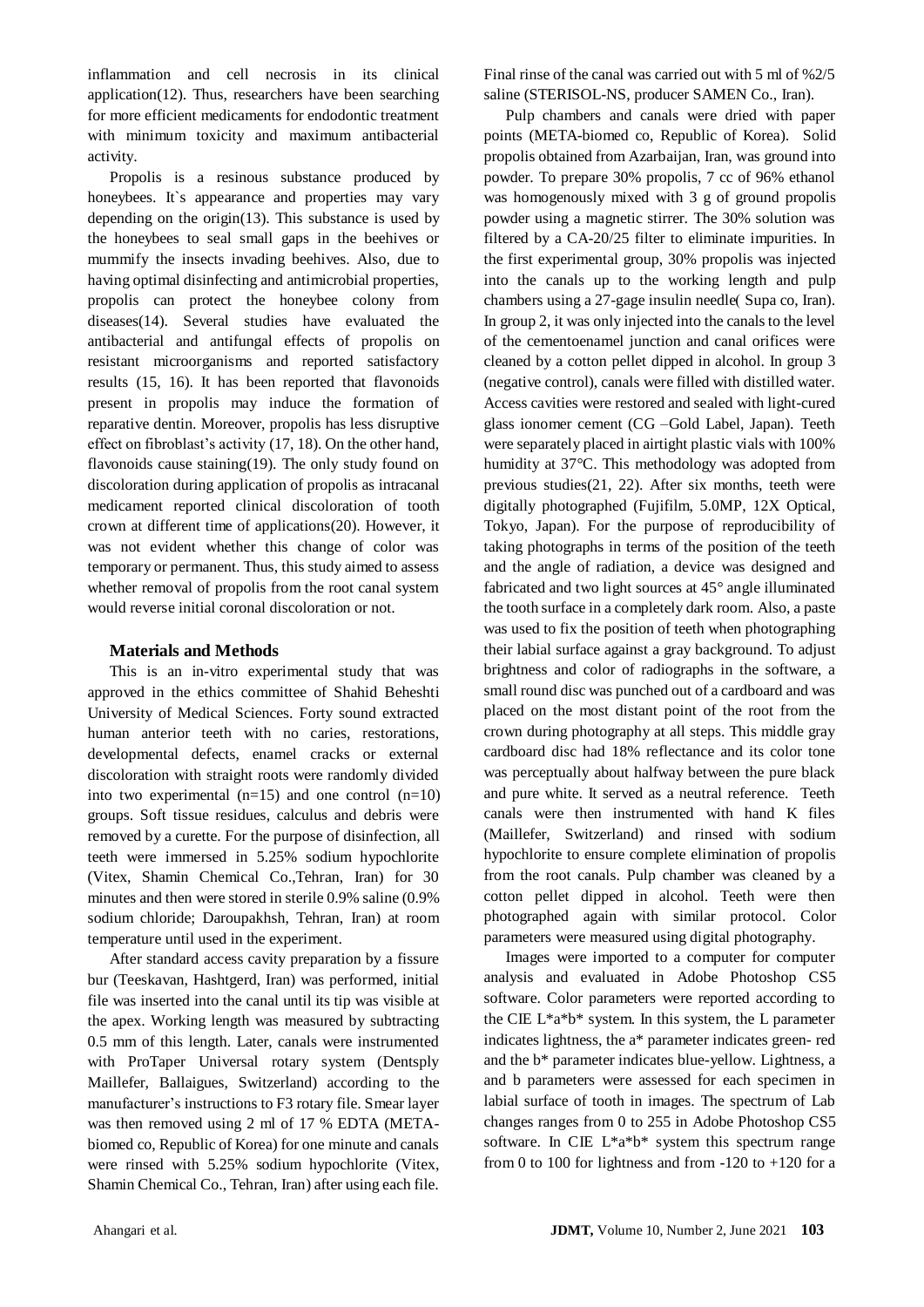and b. The Lab values were converted to the CIE Lab system by following formula:

b\*=b-128, a\*=a-128,L\*=Lx100/255

ΔE\* was the total color change in the range of 0-100 and was calculated using the formula below [\(23\)](#page-4-15):

 $\Delta E = [(\Delta L)^2 + (\Delta a)^2 + (\Delta b)^2]^{1/2}$ 

The Lab parameters for each tooth color along with color change (ΔE) were entered.

#### *Statistical analysis*

The Lab parameters for tooth color along with the color change  $(\Delta E)$  were entered in version 16 of SPSS software. According to the shapiro-wilk test, distribution of ΔE data was normal in the three groups (P value; group A=0.350, group B=0.149, group C=0.758). One-way

ANOVA was applied to compare the mean ΔE among the three groups.

Due to the abnormal distribution of the variances of  $\Delta L$ ,  $\Delta a$  and  $\Delta b$  in three groups using Levene test(P<0.05), Kruskal-Wallis non-parametric test was used to compare the groups in terms of these components. Mann-Withney non-parametric test was also used to compare pairwise groups. The confidence level was considered 95% and P value<0.05 was considered statistically significant.

#### **Results**

Table I show mean  $\Delta E$  in the three groups. The results showed that the three groups were not significantly different in terms of  $\Delta E$  (P=0.149).

| Table I. Mean and standard deviation of total color change $(\Delta E)$ in the three groups |  |  |  |
|---------------------------------------------------------------------------------------------|--|--|--|
|---------------------------------------------------------------------------------------------|--|--|--|

| $Group^*$ | Number | Minimum | Maximum | $Mean \pm SD$   | P Value |
|-----------|--------|---------|---------|-----------------|---------|
| Group A   |        |         | 13.66   | $6.23 \pm 0.93$ |         |
| Group B   |        | 0.81    | 11.86   | $5.19 \pm 0.89$ |         |
| Group C   | 10     | 0.88    | 7.17    | $3.64 \pm 0.61$ | 0.149   |

\* Group A: Propolis in the canals and pulp chamber, Group B: Propolis in canals, Group C: Control

Table II shows mean  $\Delta L$ ,  $\Delta a$  and  $\Delta b$  values in the three groups. Surveys revealed no significant difference among three groups in terms of  $\Delta b$  (P=0.057). However, the difference among groups was significant for  $\Delta L$  and Δa (P<0.001). No significant difference was observed

Between groups 1 and 2 for  $\Delta L$  (P=0.461) or  $\Delta a$  $(P=0.683)$ . However, groups 1 and 3 were significantly different in terms of  $\Delta L$  and  $\Delta a$  and groups 2 and 3 were significantly different in terms of ΔL and Δa (P<0.001 for all four).

|            | Parameter  | Group*  | Number | Minimum          | Maximum | $Mean \pm SD$   | P Value   |
|------------|------------|---------|--------|------------------|---------|-----------------|-----------|
|            |            | Group A | 15     | 0.41             | 8.97    | $4.11 \pm 0.71$ |           |
|            | $\Delta L$ |         |        |                  |         |                 |           |
|            |            | Group B | 15     | 0.03             | 8.6     | $3.35 \pm 0.68$ | P<0.001   |
|            |            |         |        |                  |         |                 |           |
|            |            | Group C | 10     | 0.16             | 1.26    | $0.40 \pm 0.24$ |           |
|            |            |         |        |                  |         |                 |           |
|            |            | Group A | 15     | 0.3              | 9.44    | $3.61 \pm 0.72$ |           |
|            | $\Delta a$ | Group B | 15     | 0.75             | 8.08    | $2.93 \pm 0.69$ | P<0.001   |
|            |            |         |        |                  |         |                 |           |
|            |            | Group C | 10     | $\boldsymbol{0}$ | 1.01    | $0.09 \pm 0.19$ |           |
| $\Delta b$ |            | Group A | 15     | 0.41             | 4.75    | $0.78 \pm 0.64$ |           |
|            |            | Group B | 15     | 0.4              | 3.7     | $1.44 \pm 0.37$ | $P=0.057$ |
|            |            |         |        |                  |         |                 |           |
|            |            | Group C | 10     | 0.56             | 7.06    | $3.08 \pm 0.81$ |           |
|            |            |         |        |                  |         |                 |           |

Table II**.** Mean ΔL, Δa and Δb values in the three groups

\* **Group A**: Propolis in the canals and pulp chamber, **Group B**: Propolis in canals, **Group C**: Control

# **Discussion**

Discoloration of teeth, particularly in the anterior teeth, following application of intracanal medicaments during endodontic treatment is a common concern for patients and dentists [\(24,](#page-4-16) [25\)](#page-4-17). Propolis as an intracanal

medicament, similar to calcium hydroxide, with advantage of easy retrieval from tooth canal by rinsing the canal with sodium hypochlorite and using a endodontic file [\(25\)](#page-4-17). But since propolis is produced by honeybees, its composition and physical, chemical and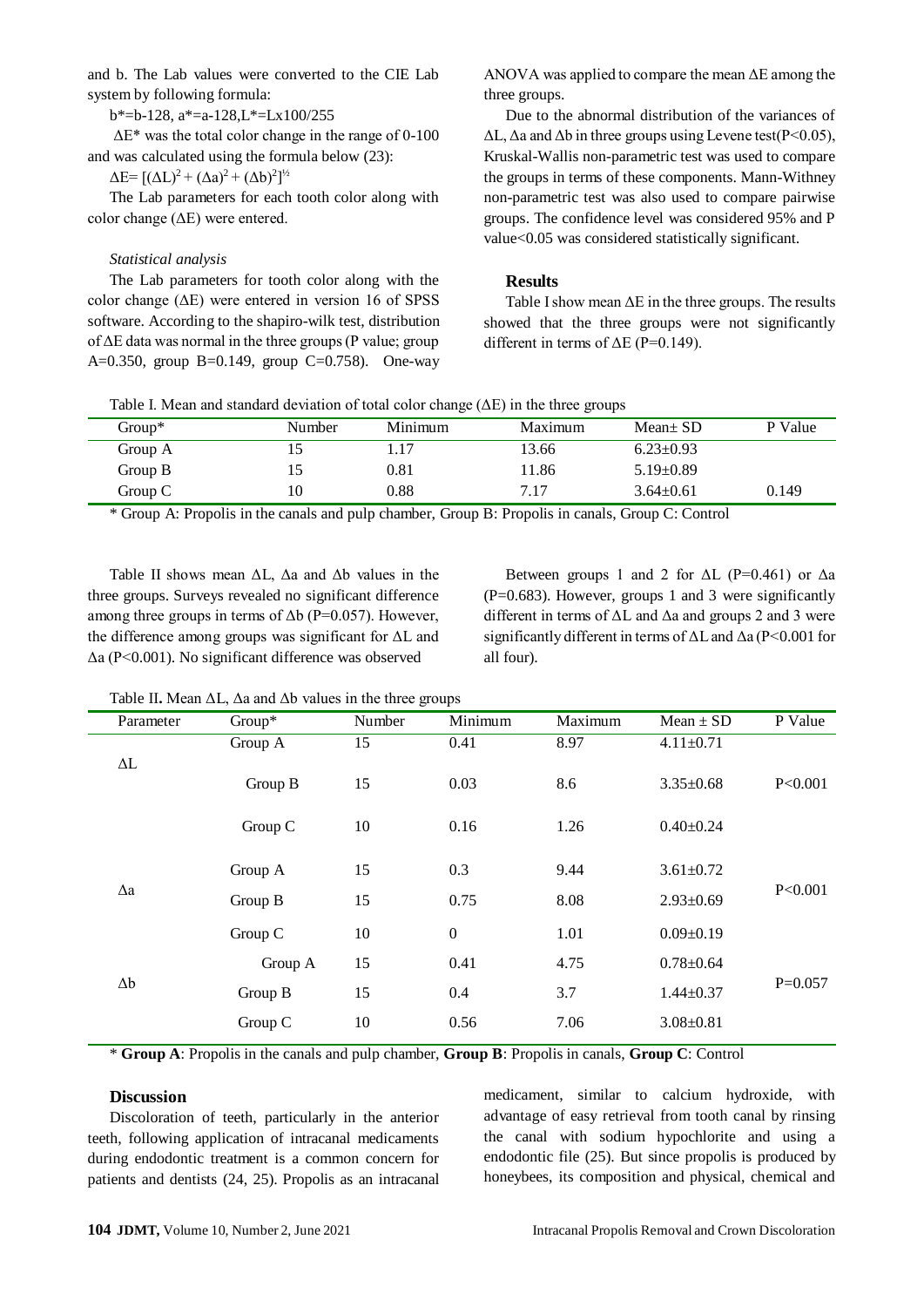biological properties may vary depending on the origin of plants and may have different colors [\(26\)](#page-4-18). Therefore, considering the variability in color of propolis due to its origin, different results may be obtained in terms of coronal discoloration by using different types of propolis. However, considering similar overall chemical composition of propolis, the results of this study applies to various types of propolis. This study assessed coronal tooth discoloration six months after application of 30% propolis as an intracanal medicament and evaluated the effect of its removal on discoloration.

Visual assessment and electronic instruments are the two main methods for assessment of tooth discoloration. Several studies have compared these two methods. Visual assessment has the highest measurement error, and electronic instruments have been reported to be more accurate than human eye [\(27\)](#page-4-19). In the current study, digital photography and assessment of the CIELab color parameters were performed to determine color change; this method has been used in previous studies [\(28,](#page-4-20) [29\)](#page-4-21).

Krastl et al (30), in their review study showed that all endodontic materials cause tooth discoloration. Therefore, in order to decrease the risk of discoloration, they should be used with caution in the esthetic region. In the current study, all teeth showed discoloration compared to the control group.

In the current study, similar to that of Kim et al $(31)$ , coronal access cavity was prepared for placement of propolis as intracanal medicament, to simulate the clinical setting. In contrast, previous studies prepared canals through an apical access cavity, which is different from clinical setting [\(32,](#page-5-1) [33\)](#page-5-2).

Kim et al. (31) evaluated the effect of Ledermix as intracanal medicament on tooth color and showed that less discoloration occurred when Ledermix was placed in the root canal to the level of the cementoenamel junction compared to when Ledermix was placed in the entire root canal and the pulp chamber. However, in the current study, location of placement of propolis (in the canal or in the canal and pulp chamber) caused no significant difference in lightness (L), greenness-redness (a) or blueness-yellowness (b) color parameters. This controversy in the results of the two studies may be due to the physical and chemical differences of propolis and Ledermix and greater penetration depth of propolis into the dentinal tubules. Also, using ethanol for cleaning of the pulp chamber can enhance penetration of propolis into the tubules. The constituents of propolis such as flavonoids and minerals such as iron can be responsible for the discoloration, and use of ethanol can enhance their penetration depth [\(20\)](#page-4-12).

Kontogiannis et al.(34) evaluated the effect of calcium hydroxide and calcium hydroxide mixed with chlorhexidine on tooth discoloration and revealed that lightness (L) value in both groups significantly increased

compared to the control group, which was in agreement with our findings. According to Kontogiannis et al. the time of remaining of intracanal medicament in the root canal is more important than the kind of medicament in causing discoloration[\(34\)](#page-5-3). Nevertheless in the past study about propolis, the discoloration ability was shown[\(20\)](#page-4-12).

One of the strengths of the current study was evaluation of discoloration immediately after removal of propolis from the canal. Previous study showed crown discoloration during application of propolis, but it was not clear if it was due to the shadow of that dark material in site which can be disappeared after its removal. Our results indicated that no change in color parameters occurred after removal of propolis from the canal. Stability of discoloration may be attributed to the penetration of propolis into the dentinal tubules and the inability to completely eliminate it from the tooth structure due to its resinous and sticky nature [\(35\)](#page-5-4) .

# **Conclusion**

Despite significant antimicrobial properties of propolis, application of propolis as an intracanal medicament can cause clinical discoloration in tooth crowns that does not diminish with medicament removal. Covering the inner walls of pulp chamber with resin or flowable composite in addition to complete removal of propolis from the pulp chamber can be beneficial. Further assessments are required to determine the pattern of discoloration and ways to prevent it.

# **Conflicts of interest**:

None declared

# **Acknowledgment:**

None

# **References**

<span id="page-3-0"></span>1. Ahangari Z, Eslami G, Ghannad S. In Vitro Antimicrobial Activity of Propolis in Comparison with Calcium Hydroxide against Enterococcus Faecalis. Journal Dental School, 2012(1): 9-17.

<span id="page-3-1"></span>2. Byström A, Sundqvist G. Bacteriologic evaluation of the efficacy of mechanical root canal instrumentation in endodontic therapy. Eur J Oral Sci, 1981. 89(4): 321- 328.

<span id="page-3-2"></span>3. Awawdeh L, Al-Beitawi M, Hammad M. Effectiveness of propolis and calcium hydroxide as a short-term intracanal medicament against Enterococcus faecalis: a laboratory study. Aust Endod J, 2009. 35(2): 52-58.

4. [de Souza CA,](https://www.ncbi.nlm.nih.gov/pubmed/?term=de%20Souza%20CA%5BAuthor%5D&cauthor=true&cauthor_uid=15671813) [Teles RP,](https://www.ncbi.nlm.nih.gov/pubmed/?term=Teles%20RP%5BAuthor%5D&cauthor=true&cauthor_uid=15671813) [Souto R,](https://www.ncbi.nlm.nih.gov/pubmed/?term=Souto%20R%5BAuthor%5D&cauthor=true&cauthor_uid=15671813) [Chaves MA,](https://www.ncbi.nlm.nih.gov/pubmed/?term=Chaves%20MA%5BAuthor%5D&cauthor=true&cauthor_uid=15671813) [Colombo AP.](https://www.ncbi.nlm.nih.gov/pubmed/?term=Colombo%20AP%5BAuthor%5D&cauthor=true&cauthor_uid=15671813)Endodontic therapy associated with calcium hydroxide as an intracanal dressing: microbiologic evaluation by the checkerboard DNA-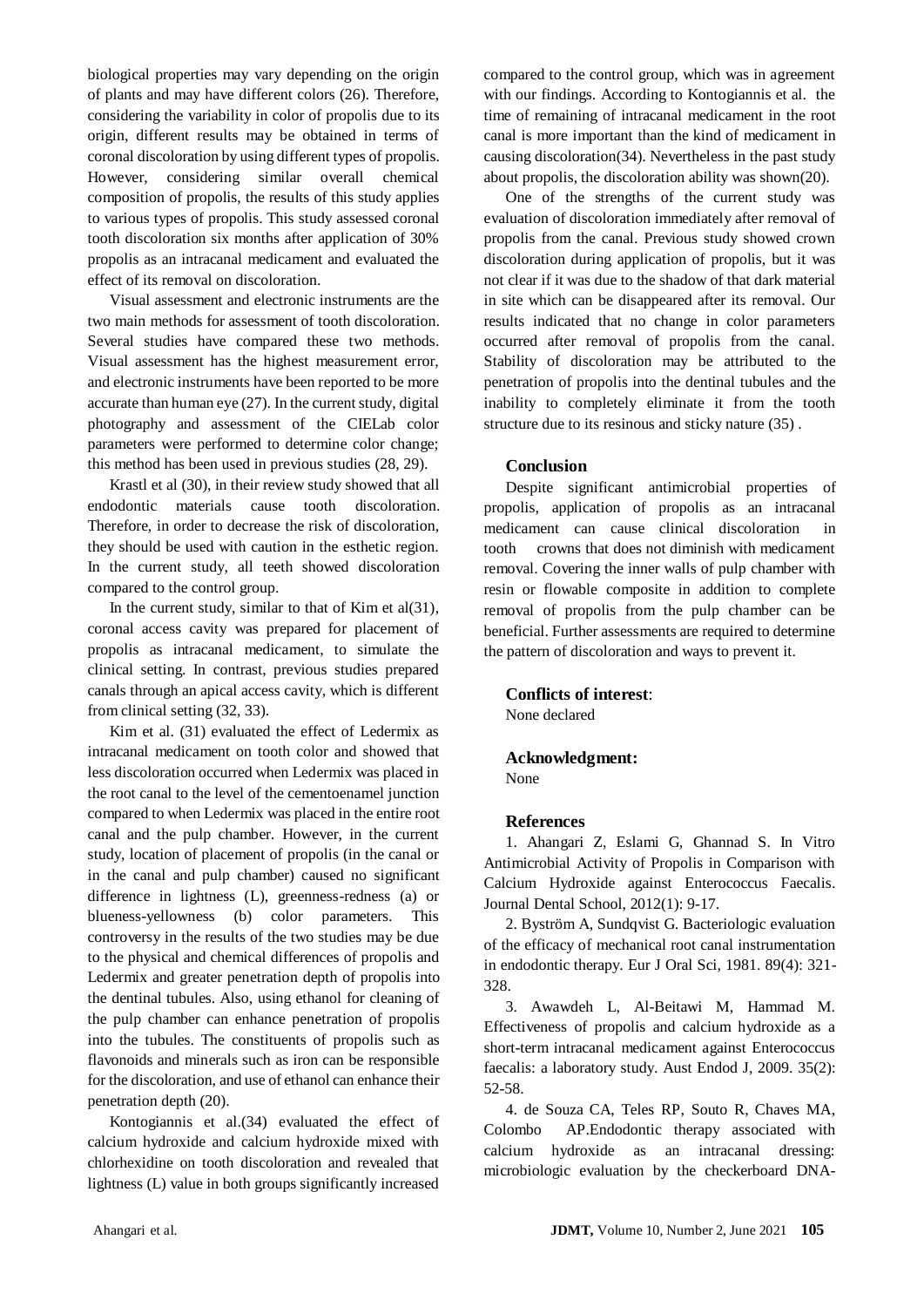DNA hybridization technique. J Endod, 2005. 31(2): 79- 83.

5. [Chugal NM,](https://www.ncbi.nlm.nih.gov/pubmed/?term=Chugal%20NM%5BAuthor%5D&cauthor=true&cauthor_uid=11250634) [Clive JM,](https://www.ncbi.nlm.nih.gov/pubmed/?term=Clive%20JM%5BAuthor%5D&cauthor=true&cauthor_uid=11250634) [Spångberg LS.](https://www.ncbi.nlm.nih.gov/pubmed/?term=Sp%C3%A5ngberg%20LS%5BAuthor%5D&cauthor=true&cauthor_uid=11250634) A prognostic model for assessment of the outcome of endodontic treatment: Effect of biologic and diagnostic variables. Oral Surg Oral Med Oral Pathol Oral Radiol Endod, 2001. 91(3): 342-352.

<span id="page-4-0"></span>6[. Fernandes FF,](https://www.ncbi.nlm.nih.gov/pubmed/?term=Fernandes%20FF%5BAuthor%5D&cauthor=true&cauthor_uid=17505666) [Dias AL,](https://www.ncbi.nlm.nih.gov/pubmed/?term=Dias%20AL%5BAuthor%5D&cauthor=true&cauthor_uid=17505666) [Ramos CL.](https://www.ncbi.nlm.nih.gov/pubmed/?term=Ramos%20CL%5BAuthor%5D&cauthor=true&cauthor_uid=17505666) The "in vitro" antifungal activity evaluation of propolis G12 ethanol extract on Cryptococcus neoformans. Rev Inst Med Trop Sao Paulo, 2007. 49(2): 93-5.

7. Ferreira CM, da Silva Rosa OP, Torres SA, Ferreira FB, Bernardinelli N. Activity of Endodontic Antibacterial Agents Against Selected Anaerobic Bacteria. Braz Dent J, 2002. 13(2): 118-122.

8. Zare Jahromi M, Navabi AA, Ekhtiari M. Comparing Coronal Discoloration Between AH26 and ZOE Sealers. Iran Endod J, 2011. 6(4): 146-149.

<span id="page-4-1"></span>9. Kim D, Kim E. Antimicrobial effect of calcium hydroxide as an intracanal medicament in root canal treatment: a literature review - Part I. In vitro studies. Restor Dent Endod, 2014. 39(4): 241-252.

<span id="page-4-2"></span>10. Kim D, Kim E. Antimicrobial effect of calcium hydroxide as an intracanal medicament in root canal treatment: a literature review - Part II. in vivo studies. Restor Dent Endod, 2015. 40(2): 97-103.

<span id="page-4-3"></span>11. Coldero LG, McHugh S, MacKenzie D, Saunders WP. Reduction in intracanal bacteria during root canal preparation with and without apical enlargement. Int Endod J, 2002. 35(5): 437-446.

<span id="page-4-4"></span>12. Al-Shaher A, Wallace J, Agarwal S, Bretz W, Baugh D. Effect of propolis on human fibroblasts from the pulp and periodontal ligament. J Endod, 2004. 30(5): 359-361.

<span id="page-4-5"></span>13. Kousedghi H, Ahangari Z, Eslami G, Ayatolahi A. Antibacterial activity of propolis and Ca(OH)2 against Lactobacillus, Entrococus faecalis, Peptostreptococus and Candida aalbicans. Afr J Microbiol Res, 2012. 6(14): 3510-3515.

<span id="page-4-6"></span>14. Uzel A, Sorkun K, Onçağ O, Cogŭlu D, Gençay O, Salih B. Chemical compositions and antimicrobial activities of four different Anatolian Propolis samples. Microbiol Res, 2005. 2160: 189-195.

<span id="page-4-7"></span>15. Carbajal Mejía JB. Antimicrobial effects of calcium hydroxide, chlorhexidine, and propolis on Enterococcus faecalis and Candida albicans. J Investig Clin Dent, 2014. 5(3): 194-200.

<span id="page-4-8"></span>16. Saxena D, Ganguly Saha S, Kanti Saha M. Dubey, S. Khatri, M. An in vitro evaluation of antimicrobial activity of five herbal extracts and comparison of their activity with 2.5% sodium hypochlorite against Enterococcus faecalis. Indian J Dent Sci, 2015. 26(5): 524-527.

<span id="page-4-9"></span>17. Jahromi MZ, Ranjbarian P, Shiravi S. Cytotoxicity Evaluation of Iranian Propolis and Calcium Hydroxide on Dental Pulp Fibroblasts. J Dent Res Dent Clin Dent Prospects, 2014. 8(3): 130-133.

<span id="page-4-10"></span>18. Sabir A, Tabbu CR, Agustiono P, Sosroseno W. Histological analysis of rat dental pulp tissue capped with propolis. J Oral Sci, 2005. 47(3): 135-138.

<span id="page-4-11"></span>19. Masek A. Flavonoids as Natural Stabilizers and Color Indicators of Ageing for Polymeric Materials. Polymers, 2015. 7(6): 1127-1144.

<span id="page-4-12"></span>20. Ahangari Z, Ghassemi A, Shamszadeh S, Naseri M. The Effects of Propolis on Discolouration of Teeth. Journal of Dental School, 2013. 31(1): 33-41.

<span id="page-4-13"></span>21. Koursoumis AD, Kerezoudis NP, Kakaboura A. In vitro assesment of tooth color alternation by two different types of endodontic irrigant. J contemp dent pract., 2014. 15(5): 529-533.

<span id="page-4-14"></span>22. Kontogiannis TG, Koursoumis A, Kerezoudis AP. in vitro evaluation of the staning effects of two intracanal medicaments over a 3-month period. J Stomatol, 2014. 4: 381-388.

<span id="page-4-15"></span>23. Paravina RD, Ghinea R, Herrera LJ, Bona AD, Igiel C, Linninger M, et al. Herrera, Color difference thresholds in dentistry. J Esthet Restor Dent, 2015. 27(1): S1-S9.

<span id="page-4-16"></span>24. Saha S, Nair R, Asrani H. Comparative Evaluation of Propolis, Metronidazole with Chlorhexidine, Calcium Hydroxide and Curcuma Longa Extract as Intracanal Medicament Against E. faecalis- An Invitro Study. J Clin Diagn Res, 2015. 9(11): ZC19-21.

<span id="page-4-17"></span>25. Shrivastava R, Rai VK. An in vitro Comparison of Endodontic Medicaments Propolis and Calcium Hydroxide alone and in Combination with Ciprofloxacin and Moxifloxacin against Enterococcus Faecalis. J Contemp Dent Pract, 2015. 16(5): 394-399.

<span id="page-4-18"></span>26. Huang XY, Guo XL, Luo HL, Fang XW, Zhu TG, Zhang XL, et al. Fast Differential Analysis of Propolis Using Surface Desorption Atmospheric Pressure Chemical Ionization Mass Spectrometry. Int J Anal Chem, 2015. 2015.

<span id="page-4-19"></span>27. Ma JF. Du RX, Wang SQ, Li YM. Effects of background, direction and intensity of ambient light, measuring position, and adjacent teeth, on anterior tooth colour measurement in vitro. Chin J Dent Res, 2010. 13(2): 147-152.

<span id="page-4-20"></span>28. Lenherr P, Allgayer N, Weiger R, Filippi A, Attin T, Krastl G. Tooth discoloration induced by endodontic materials: a laboratory study. Int Endod J, 2012. 45(10): 942-994.

<span id="page-4-21"></span>29. Gürel, MA. Kivanç, BH., Ekici, A. Alaçam, T. Evaluation of crown discoloration induced by endodontic sealers and colour change ratio determination after bleaching. Aust Endod J, 2016. 42(3): 119–123.

30. Krastl G, Allgayer N, Lenherr P, Filippi A, Taneja P, Weiger R.Tooth discoloration induced by endodontic materials: a literature review. Dent Traumatol, 2013. 29(1): 2-7.